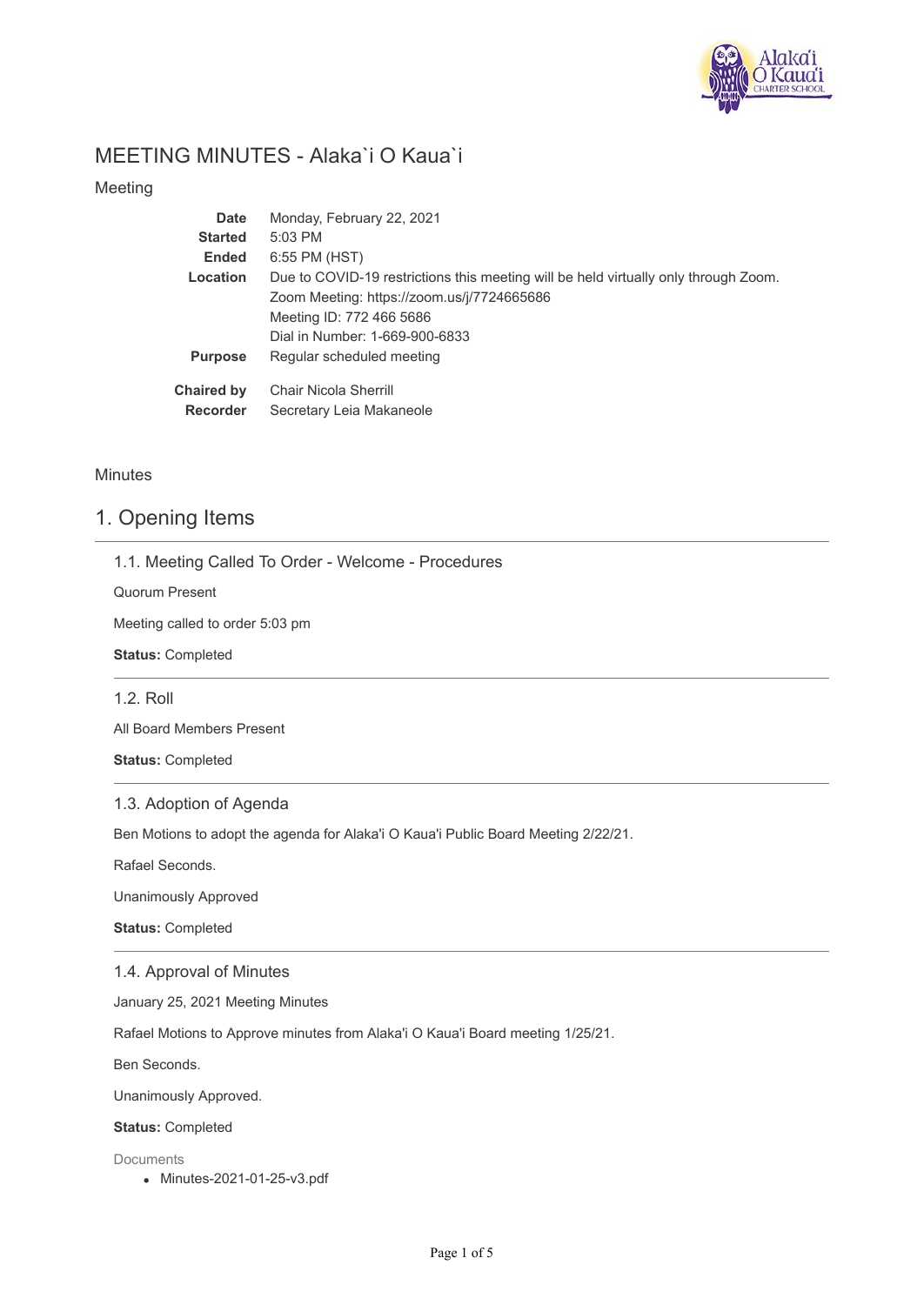

# 2. Comments From Guests

### 2.1. Comments

**Status:** Completed

# 3. Service Provider Presentation

### 3.1. Marketing Recap - Julie King

Julie King presented on the potential packages towards Advertising and Marketing to create " Brand Awareness"

#### **Status:** Completed

Documents

Alakaʻi O Kauaʻi Board Marketing Recap 2.22.21.pdf

# 4. Curriculum Moment

#### 4.1. Curriculum Moment

Fifth Grade Facilitator

Ms. Collette Oguin

Shared her Project engaging the 5th Grade Learners in the roots of music influenced by the "black" community as part of February celebrating "Black History" month.

Nurturing an understanding of the Civil Rights Movement based on the biographies they uncovered through the musicians they researched.

#### **Status:** Completed

Documents

- Ms. Collette Introduction.docx
- IMG\_7291.jpg

# 5. Administrative Reports

### 5.1. School Director Report

- Education/Curriculum
- Facilities
- Enrollment
- Fundraising / PTO
- Personnel

#### Education -

Held first sister school zoom meeting with iLEAD Agua Dulce and was a success with creating connections to enhance the quality of education that we deliver here at Alaka'i O Kaua'i.

Facilities -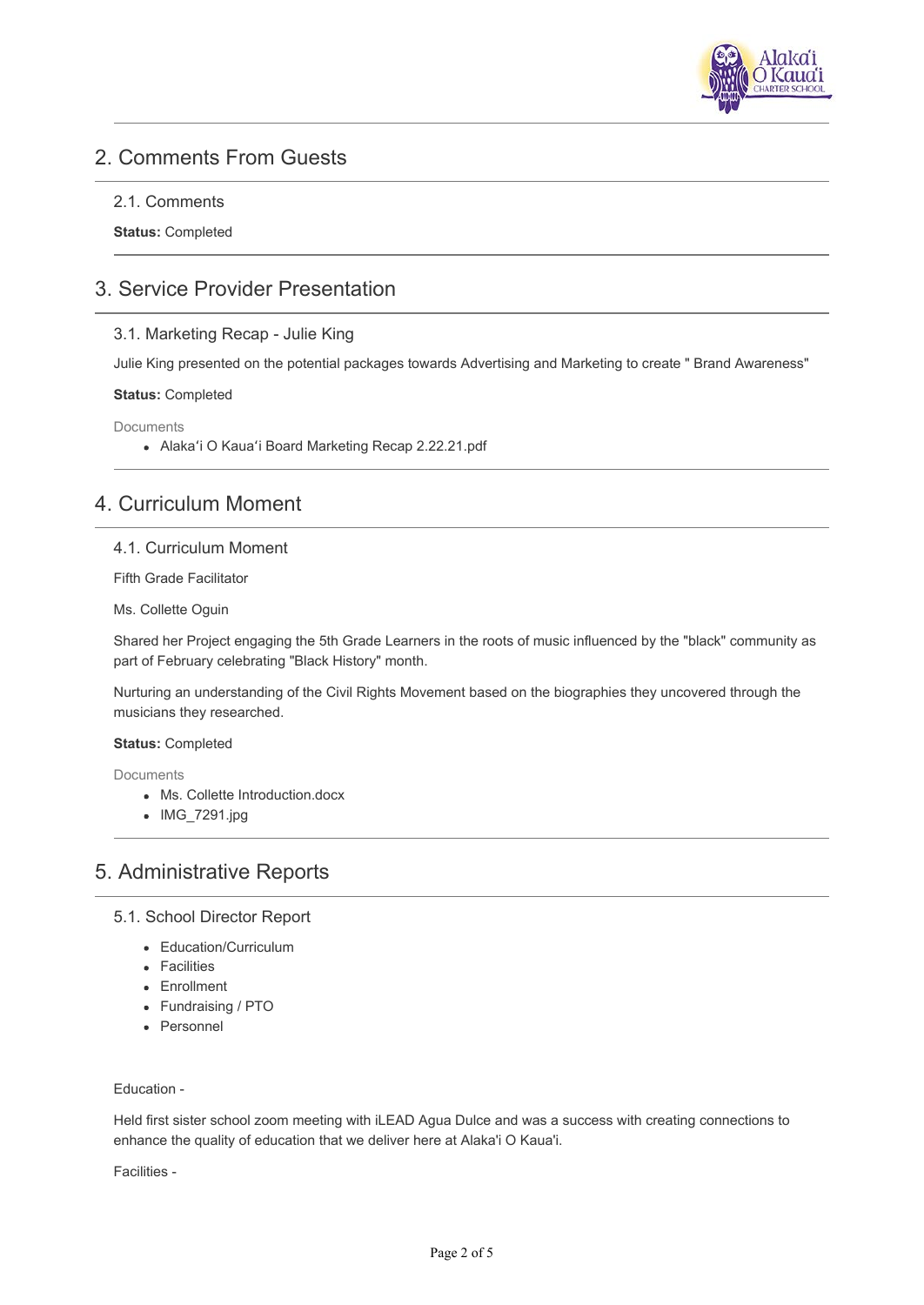

As of today, Feb 22, the lower campus bathrooms and sinks are working.

Though the septic system tank was successfully pumped, with in that repair it was discovered that the leech system has a blockage and will eventually need to be addressed.

Enrollment -

Current Enrollment as of Feb. 16th is 156 learners.

Projected enrollment is at 182. Currently Waiting to project a budget whether there is a need for hiring more facilitators for the up coming year.

Fundraising/ PTO -

Moving forward with planning the Jog-A-Thon on March 12th,2021

Personnel -

One new Substitute Added to our Personnel

On-going advertisement for quality candidates to join our team at Alaka'i O Kaua'i and interviewing process.

Other:

Everything is Up to Date with the Charter Commission

**Status:** Completed

**Documents** 

- Director Board Report -February 22nd, 2021.pdf
- Personnel Report Alakai 2.16.21 Google Docs (1).pdf

#### 5.2. Financial Report

Ben Motions to Approve Account Reconciliation for October 2020

Rafael seconds.

Unanimously Approved

Ben Motions to Approve Account Reconciliation for November 2020

Rafael seconds

Unanimously Approved

Ben Requested: The Rent Credit to be properly placed on the tracking sheet for the Budget Board Report.

Board Tabled the Approval for Account Reconciliation for January 2021

#### **Status:** Completed

Documents

- CARES ACT Report YTD (3).pdf
- 2020-21 Monthly Fundraising Report July thru December (3).pdf
- JAN 21 General Ledger.pdf
- JAN 21 Alakai Board Report FY20-21 YB (1) (2).pdf
- JAN 21 Account Reconciliation.pdf
- NOV 20 Alakai Board Report FY20-21 (3) (2).pdf
- November 2020 (3).pdf
- OCT 20 Alakai Board Report FY20-21.pdf
- OCT 20 Account Reconciliation October 2020 (3).pdf
- NOV 20 Account Reconciliation November 2020.pdf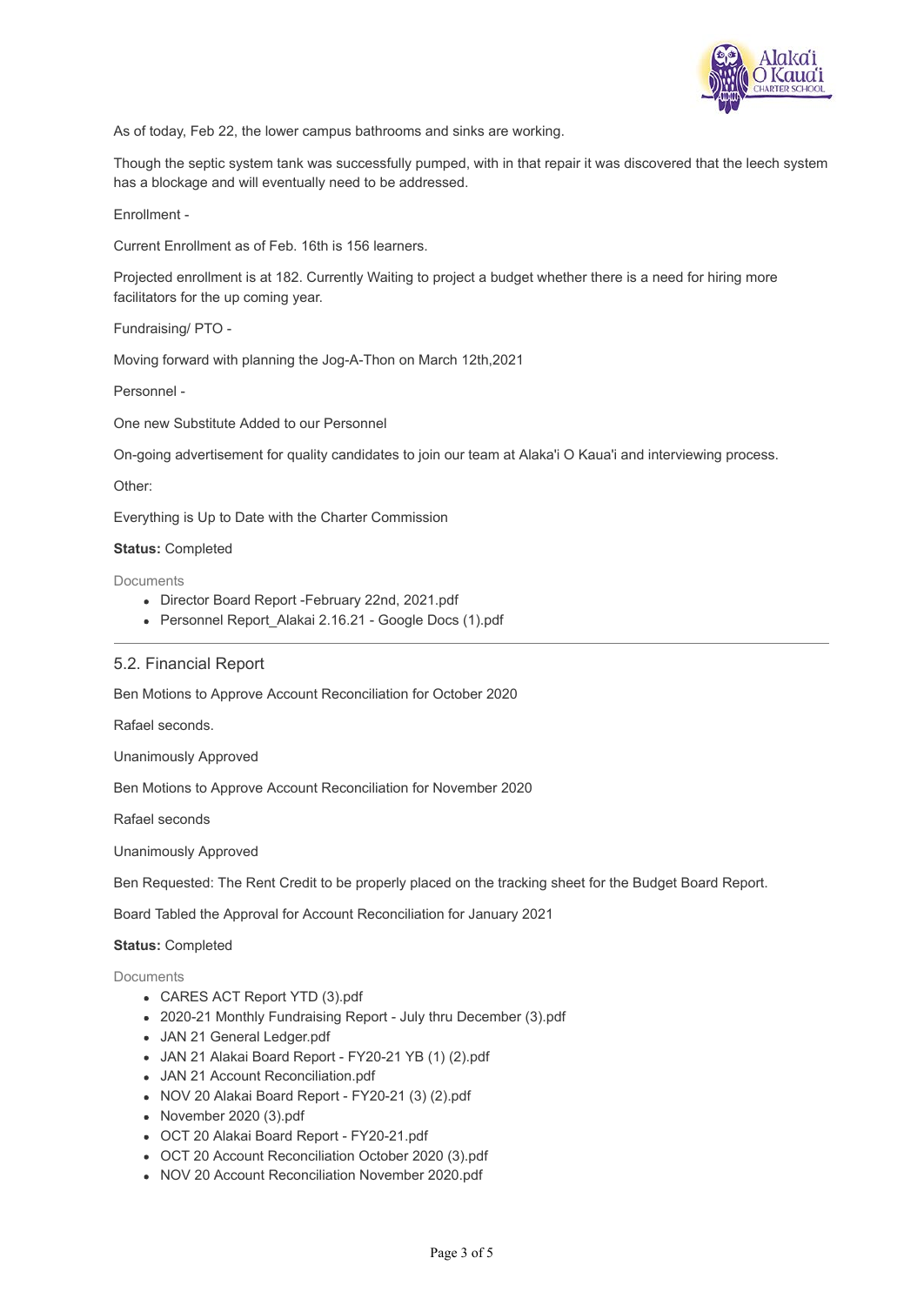

### 5.3. Board Committee Reports

- Chairperson report
- Education and Curriculum: Chris
- Human Resources Oversight: Leia
- Facilities and Maintenance: Rafael
- Board development and Governance: Nicola
- Finance and Audit: Ben

Nicola

Chairperson Report:

None at this time.

Chris

Education and Curriculum:

None at this time.

Leia

Human Resource Over Sight:

1. Suggested a Digital Survey to Properly Document the Transition of the Human Resource Service from being off-site to having on-site at the school.

Rafael

Facilities:

1. Tree Removal near Gymnasium will be organized promptly.

**Status:** Completed

## 6. Action Items

6.1. Approve Board Meeting Calendar SY 2021-2022

Ben Motions to Approve Board Meeting Calendar SY 2021- 2022

Rafael Seconds

Unanimously Approved.

**Status:** Completed

Documents

SY21-22 Board Meeting Calendar.pdf

## 7. Closing Items

### 7.1. Next Meeting Date

March 22, 2021 @ 5:00 pm

Next Board Work Session Monday March 8th,at 3pm , in person.

Next Public Board Meeting Monday March 22nd at 5pm, virtual.